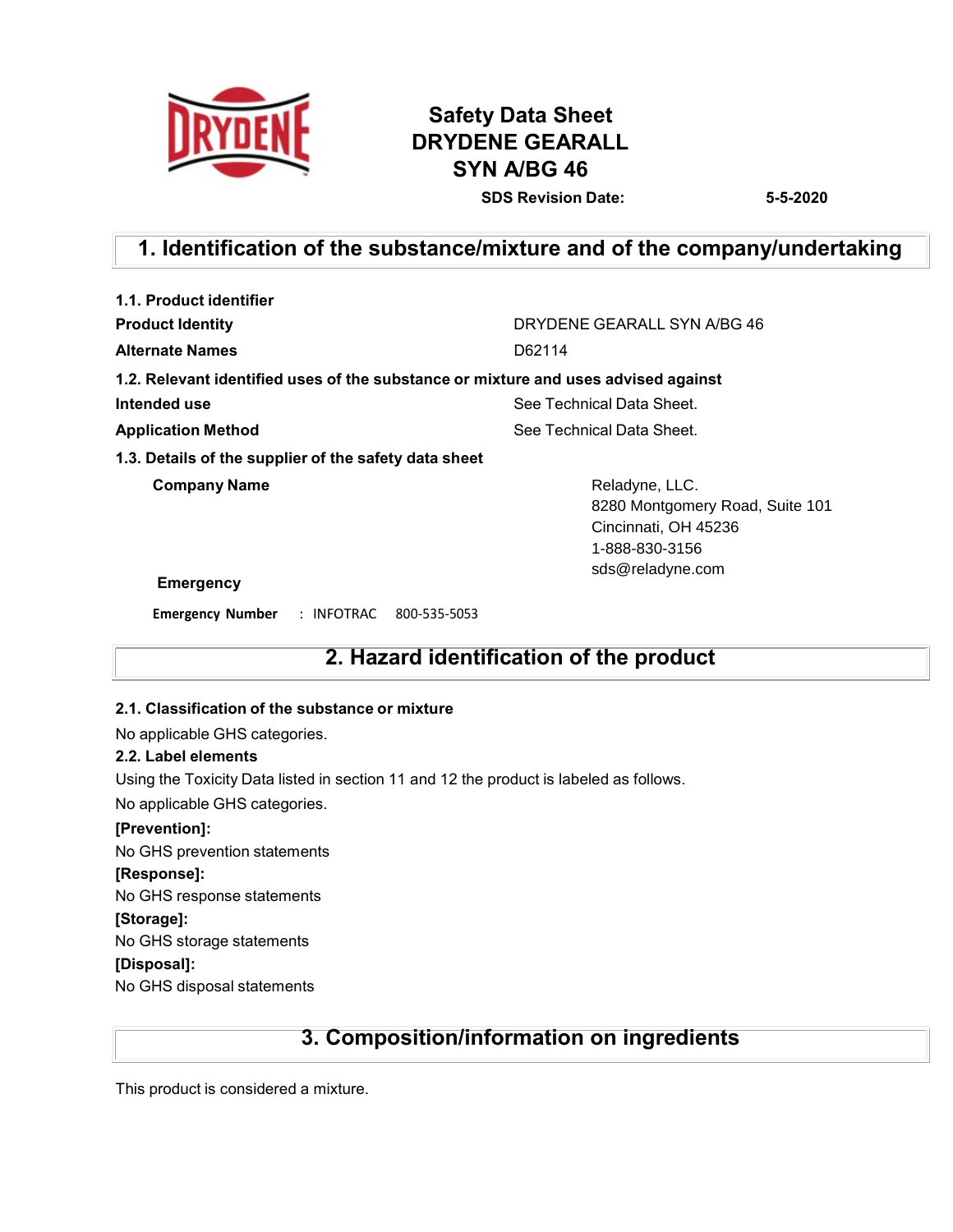This product contains the following substances that present a hazard within the meaning of the relevant State and Federal Hazardous Substances regulations.

| Ingredient/Chemical Designations                                 | Weight %   | <b>GHS Classification</b>   | <b>Notes</b> |
|------------------------------------------------------------------|------------|-----------------------------|--------------|
| Dec-1-ene, homopolymer, hydrogenated<br>CAS Number: 0068037-01-4 | $50 - 75$  | <b>Not Classified</b>       |              |
| Diisodecyl phthalate<br>CAS Number: 0026761-40-0                 | $10 - 25$  | <b>Not Classified</b>       |              |
| 1-Octene Homopolymer, Hydrogenated<br>CAS Number: 0070693-43-5   | $1.0 - 10$ | <b>Not Classified</b>       |              |
| Phosphoric acid<br><b>CAS Number:</b><br>0007664-38-2            | $1.0 - 10$ | Skin Corr. 1B: H314 (> 25%) | $[1][2]$     |

[1] Substance classified with a health or environmental hazard.

[2] Substance with a workplace exposure limit.

[3] PBT-substance or vPvB-substance.

\*The full texts of the phrases are shown in Section 16.

This formulation is considered a trade secret and specific chemical identity and exact percentage (concentration) of composition may have been withheld. Trade secrets are allowable per paragraph (i) of 29 CFR 1910.1200 as long as specific chemical identity and exact percentage composition are available and will be provided to health professionals, employees, or designated representatives in accordance with applicable provisions of paragraph (i).

### **4. First aid measures**

#### **4.1. Description of first aid measures**

| General           | In all cases of doubt, or when symptoms persist, seek medical attention.<br>Never give anything by mouth to an unconscious person.                                                                                                        |
|-------------------|-------------------------------------------------------------------------------------------------------------------------------------------------------------------------------------------------------------------------------------------|
| <b>Inhalation</b> | Remove to fresh air, keep patient warm and at rest. If breathing is irregular or stopped, give<br>artificial respiration. If unconscious place in the recovery position and obtain immediate<br>medical attention. Give nothing by mouth. |
| <b>Eyes</b>       | Irrigate copiously with clean water for at least 15 minutes, holding the eyelids apart and<br>seek medical attention.                                                                                                                     |
| <b>Skin</b>       | Remove contaminated clothing. Wash skin thoroughly with soap and water or use a<br>recognized skin cleanser.                                                                                                                              |
| Ingestion         | If swallowed obtain immediate medical attention. Keep at rest. Do NOT induce vomiting.                                                                                                                                                    |
|                   | 4.2. Most important symptoms and effects, both acute and delayed                                                                                                                                                                          |
| Overview          | See section 2 for further details if applicable.                                                                                                                                                                                          |

# **5. Fire-fighting measures**

#### **5.1. Extinguishing media**

Dry chemical, foam, carbon dioxide or water spray.

#### **5.2. Special hazards arising from the substance or mixture**

Hazardous decomposition: None under normal use.

#### **5.3. Advice for fire-fighters**

In the event of fire, wear full protective clothing and NIOSH Approved Self-contained breathing apparatus with full face piece operated in the pressure demand or other positive pressure mode. Move container from fire area if it can be done without risk. Use water to keep fire exposed containers cool and disperse vapors.

**ERG** Guide No.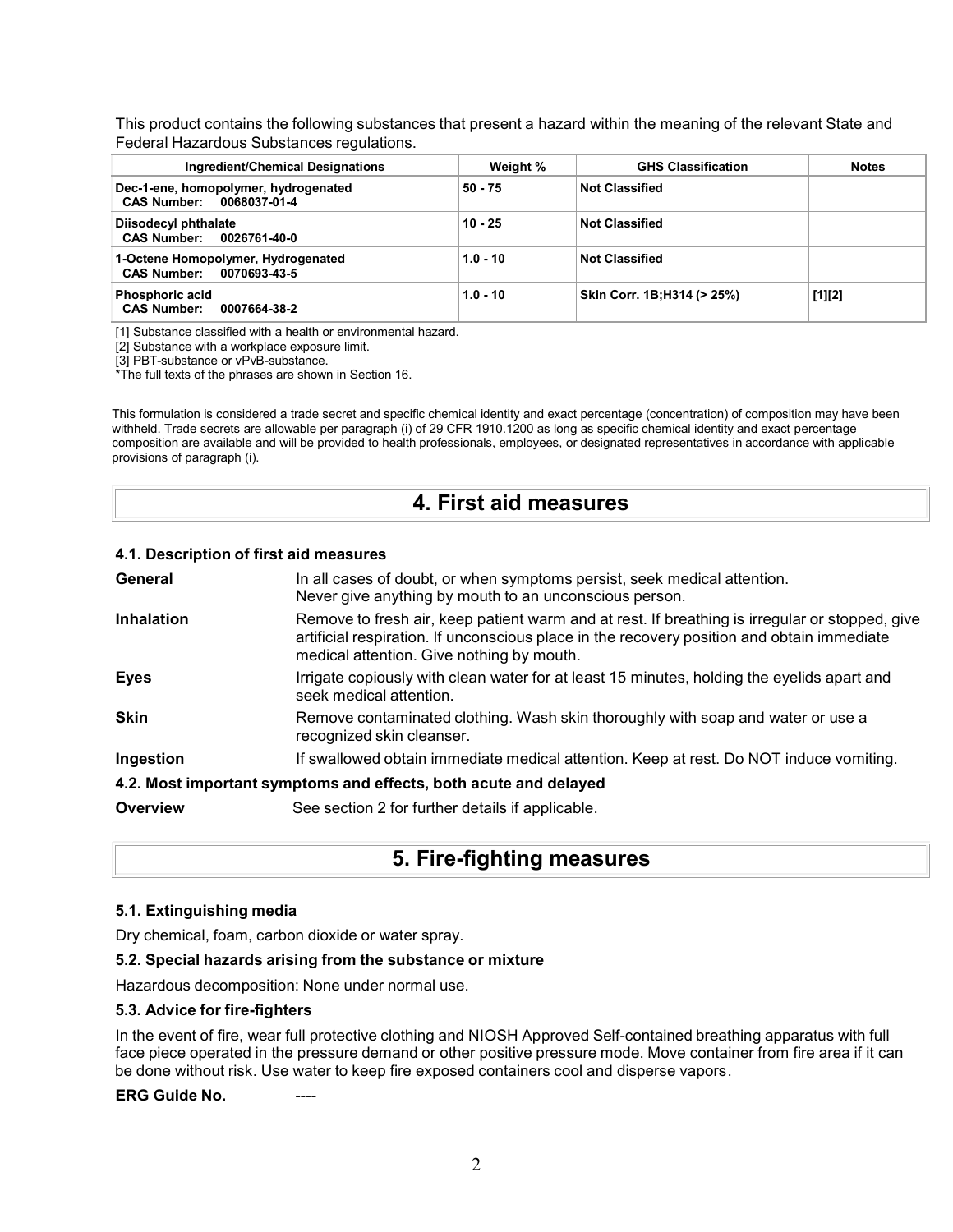# **6. Accidental release measures**

### **6.1. Personal precautions, protective equipment and emergency procedures**

Evacuate personnel to safe areas. Use personal protective equipment.

#### **6.2. Environmental precautions**

Do not allow spills to enter drains or waterways.

Use good personal hygiene practices. Wash hands before eating, drinking, smoking or using toilet. Promptly remove soiled clothing and wash thoroughly before reuse.

### **6.3. Methods and material for containment and cleaning up**

Use a non-combustible material like vermiculite, sand or earth to soak up product and place in a container for later disposal.

Dike for disposal and cover with wet sand or earth.

## **7. Handling and storage**

### **7.1. Precautions for safe handling**

See section 2 for further details.

### **7.2. Conditions for safe storage, including any incompatibilities**

Handle containers carefully to prevent damage and spillage.

Store in a cool dry place.

Keep containers tightly closed.

Incompatible materials: Incompatible with strong oxidizing agents

See section 2 for further details.

### **7.3. Specific end use(s)**

No data available.

# **8. Exposure controls and personal protection**

#### **8.1. Control parameters**

#### **Exposure**

| CAS No.                              | Ingredient                           | <b>Source</b> | Value                     |
|--------------------------------------|--------------------------------------|---------------|---------------------------|
| 0007664-38-2                         | Phosphoric acid                      | <b>OSHA</b>   | TWA 1 mg/m3               |
|                                      |                                      | <b>ACGIH</b>  | TWA: 1 mg/m3STEL: 3 mg/m3 |
|                                      |                                      | <b>NIOSH</b>  | TWA 1 mg/m3 ST 3 mg/m3    |
|                                      |                                      | Supplier      | No Established Limit      |
| Diisodecyl phthalate<br>0026761-40-0 |                                      | <b>OSHA</b>   | No Established Limit      |
|                                      |                                      | <b>ACGIH</b>  | No Established Limit      |
|                                      |                                      | <b>NIOSH</b>  | No Established Limit      |
|                                      |                                      | Supplier      | No Established Limit      |
| 0068037-01-4                         | Dec-1-ene, homopolymer, hydrogenated | <b>OSHA</b>   | No Established Limit      |
|                                      |                                      | <b>ACGIH</b>  | No Established Limit      |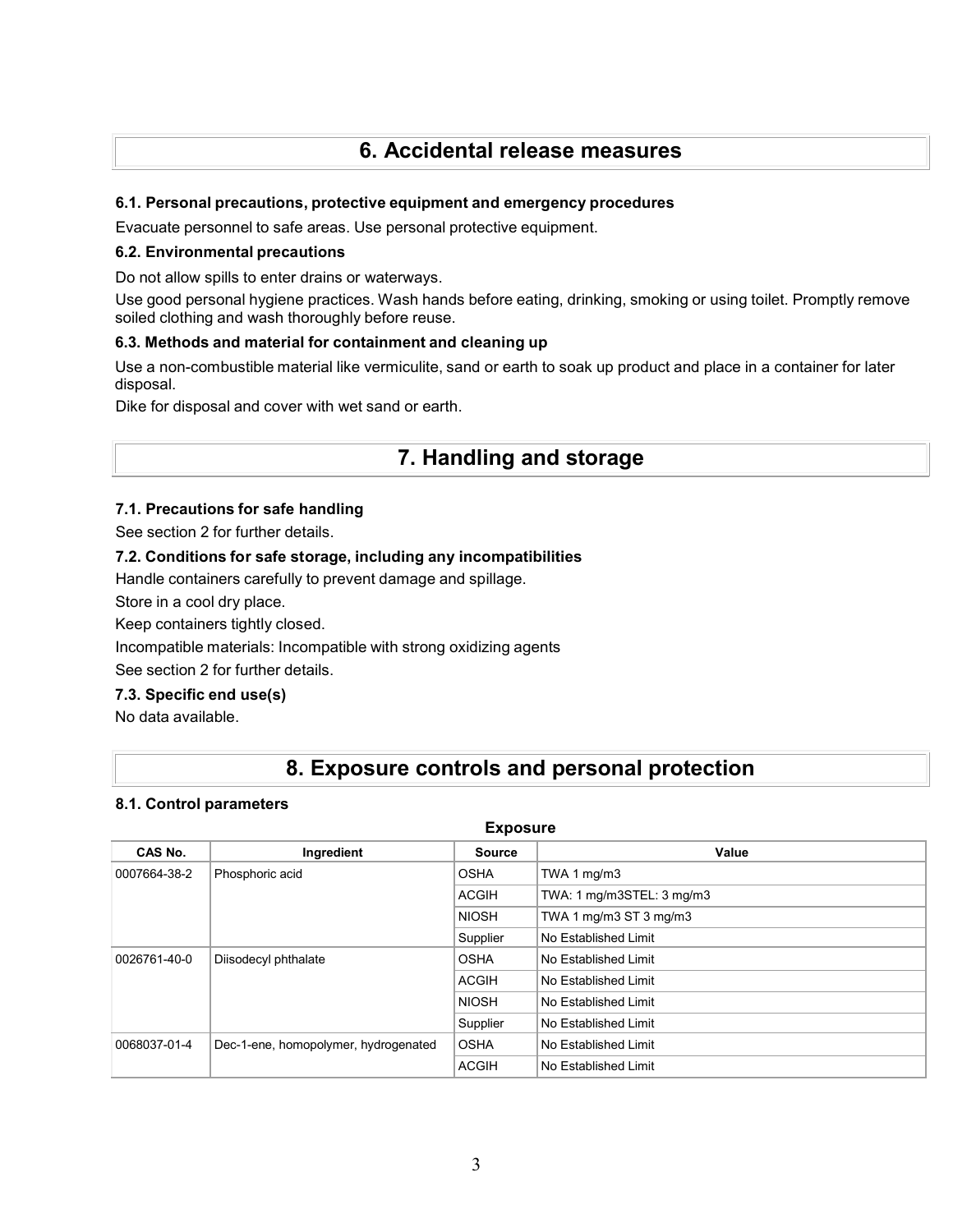|              |                                    | <b>NIOSH</b> | l No Established Limit |
|--------------|------------------------------------|--------------|------------------------|
|              |                                    | Supplier     | l No Established Limit |
| 0070693-43-5 | 1-Octene Homopolymer, Hydrogenated | <b>OSHA</b>  | l No Established Limit |
|              |                                    | <b>ACGIH</b> | l No Established Limit |
|              |                                    | <b>NIOSH</b> | l No Established Limit |
|              |                                    | Supplier     | l No Established Limit |

### **Carcinogen Data**

| CAS No.      | Ingredient              | <b>Source</b> | Value                                                              |  |  |  |  |
|--------------|-------------------------|---------------|--------------------------------------------------------------------|--|--|--|--|
| 0007664-38-2 | Phosphoric acid         | <b>OSHA</b>   | Select Carcinogen: No                                              |  |  |  |  |
|              |                         | <b>NTP</b>    | Known: No: Suspected: No                                           |  |  |  |  |
|              |                         | <b>IARC</b>   | Group 1: No: Group 2a: No: Group 2b: No: Group 3: No: Group 4: No: |  |  |  |  |
| 0026761-40-0 | Diisodecyl phthalate    | <b>OSHA</b>   | Select Carcinogen: No                                              |  |  |  |  |
|              |                         | <b>NTP</b>    | Known: No: Suspected: No                                           |  |  |  |  |
|              |                         | <b>IARC</b>   | Group 1: No: Group 2a: No: Group 2b: No: Group 3: No: Group 4: No: |  |  |  |  |
| 0068037-01-4 | Dec-1-ene, homopolymer, | <b>OSHA</b>   | Select Carcinogen: No                                              |  |  |  |  |
|              | hydrogenated            | <b>NTP</b>    | Known: No: Suspected: No                                           |  |  |  |  |
|              |                         | <b>IARC</b>   | Group 1: No: Group 2a: No: Group 2b: No: Group 3: No: Group 4: No: |  |  |  |  |
| 0070693-43-5 | 1-Octene Homopolymer,   | OSHA          | Select Carcinogen: No                                              |  |  |  |  |
|              | Hydrogenated            | <b>NTP</b>    | Known: No: Suspected: No                                           |  |  |  |  |
|              |                         | <b>IARC</b>   | Group 1: No: Group 2a: No: Group 2b: No: Group 3: No: Group 4: No: |  |  |  |  |

### **8.2. Exposure controls**

| <b>Respiratory</b>          | If workers are exposed to concentrations above the exposure limit they must use the<br>appropriate, certified respirators.                                                                                                                                                                                                             |
|-----------------------------|----------------------------------------------------------------------------------------------------------------------------------------------------------------------------------------------------------------------------------------------------------------------------------------------------------------------------------------|
| <b>Eyes</b>                 | Safety glasses with side shields                                                                                                                                                                                                                                                                                                       |
| <b>Skin</b>                 | Overalls which cover the body, arms and legs should be worn. Skin should not be exposed.<br>All parts of the body should be washed after contact.                                                                                                                                                                                      |
| <b>Engineering Controls</b> | Provide adequate ventilation. Where reasonably practicable this should be achieved by the<br>use of local exhaust ventilation and good general extraction. If these are not sufficient to<br>maintain concentrations of particulates and any vapor below occupational exposure limits<br>suitable respiratory protection must be worn. |
| <b>Other Work Practices</b> | Use good personal hygiene practices. Wash hands before eating, drinking, smoking or<br>using toilet. Promptly remove soiled clothing and wash thoroughly before reuse.                                                                                                                                                                 |

# **9. Physical and chemical properties**

| Appearance                              | Clear and bright |
|-----------------------------------------|------------------|
| Odor                                    | Mild             |
| Odor threshold                          | Not Measured     |
| рH                                      | Not Measured     |
| Melting point / freezing point          | Not Measured     |
| <b>Pour Point</b>                       | -48C             |
| Initial boiling point and boiling range | Not Measured     |
| <b>Flash Point</b>                      | 240C             |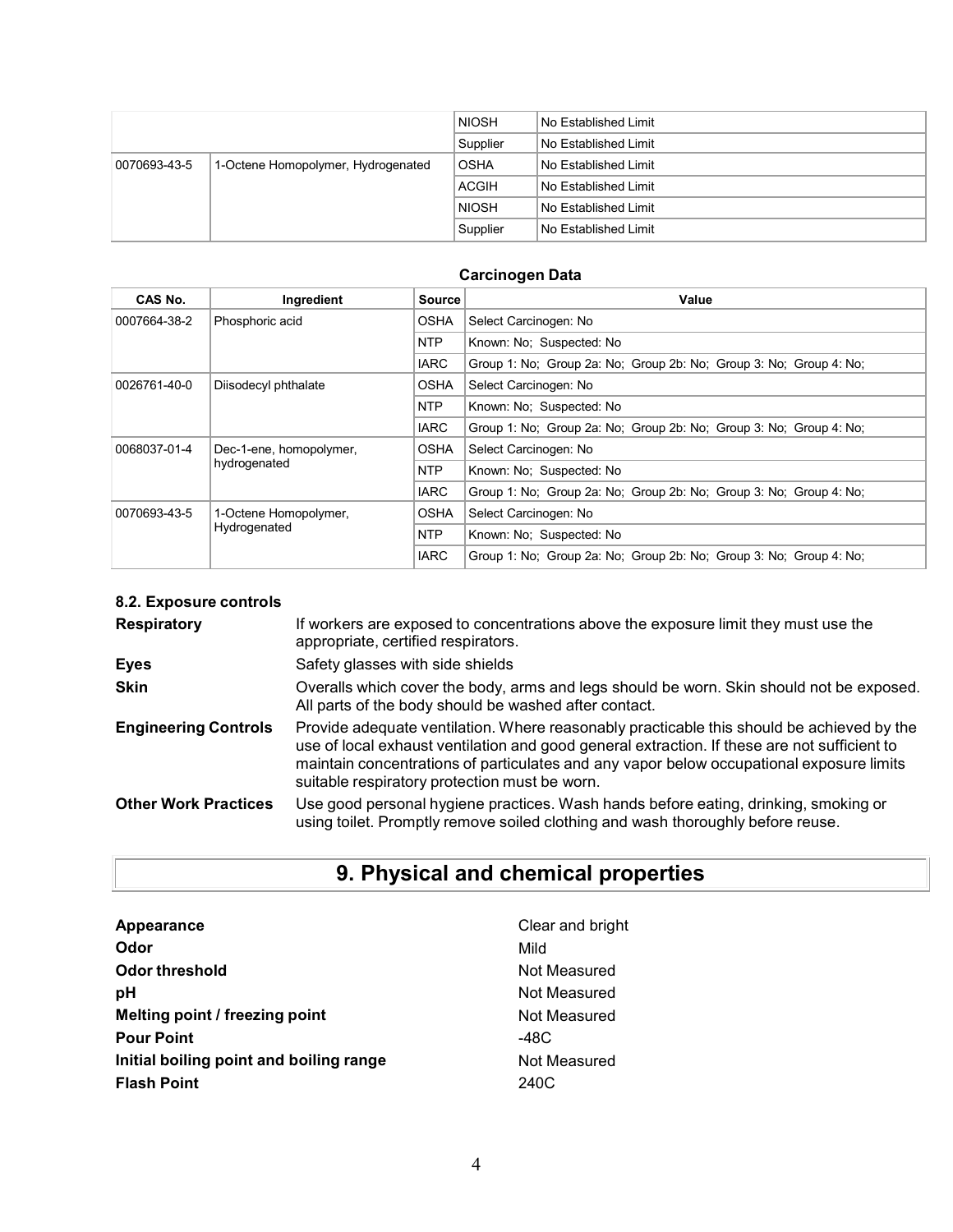**Evaporation rate (Ether = 1)** Not Measured **Flammability (solid, gas)** Not Applicable **Upper/lower flammability or explosive limits Lower Explosive Limit:** Not Measured

**Vapor pressure (Pa)** Not Measured **Vapor Density Not Measured** Not Measured **Specific Gravity** 0.86 **Solubility in Water Not Measured Not Measured Partition coefficient n-octanol/water (Log Kow) Not Measured Auto-ignition temperature Not Measured** Not Measured **Decomposition temperature Not Measured** Not Measured **Viscosity (cSt)** 47.3 @ 40C **VOC** %

### **9.2. Other information**

No other relevant information.

**Upper Explosive Limit:** Not Measured

# **10. Stability and reactivity**

### **10.1. Reactivity**

Hazardous Polymerization will not occur.

### **10.2. Chemical stability**

Stable under normal circumstances.

**10.3. Possibility of hazardous reactions**

No data available.

#### **10.4. Conditions to avoid**

None known.

### **10.5. Incompatible materials**

Incompatible with strong oxidizing agents

### **10.6. Hazardous decomposition products**

None under normal use.

# **11. Toxicological information**

### **Acute toxicity**

Product is safe for intended use based on the formulation, testing results and the long history of safe consumer use.

| Ingredient                                          | Oral LD50,<br>mg/kg                      | Skin LD50,<br>mg/kg                  | <b>Inhalation</b><br>Vapor LD50,<br>mg/L/4hr | <b>Inhalation</b><br>Dust/Mist LD50.<br>mg/L/4hr | <b>Inhalation</b><br>Gas LD50,<br>ppm |
|-----------------------------------------------------|------------------------------------------|--------------------------------------|----------------------------------------------|--------------------------------------------------|---------------------------------------|
| Dec-1-ene, homopolymer, hydrogenated - (68037-01-4) | $> 5,000.00$ , Rat<br>- Category:<br>NA. | No data<br>available                 | No data<br>available                         | 4,800.00, Rat -<br>Category: NA                  | No data<br>available                  |
| Diisodecyl phthalate - (26761-40-0)                 | 9,700.00, Rat -<br>Category: NA          | 2.900.00.<br>Rabbit -<br>Category: 5 | No data<br>available                         | No data<br>available                             | No data<br>available                  |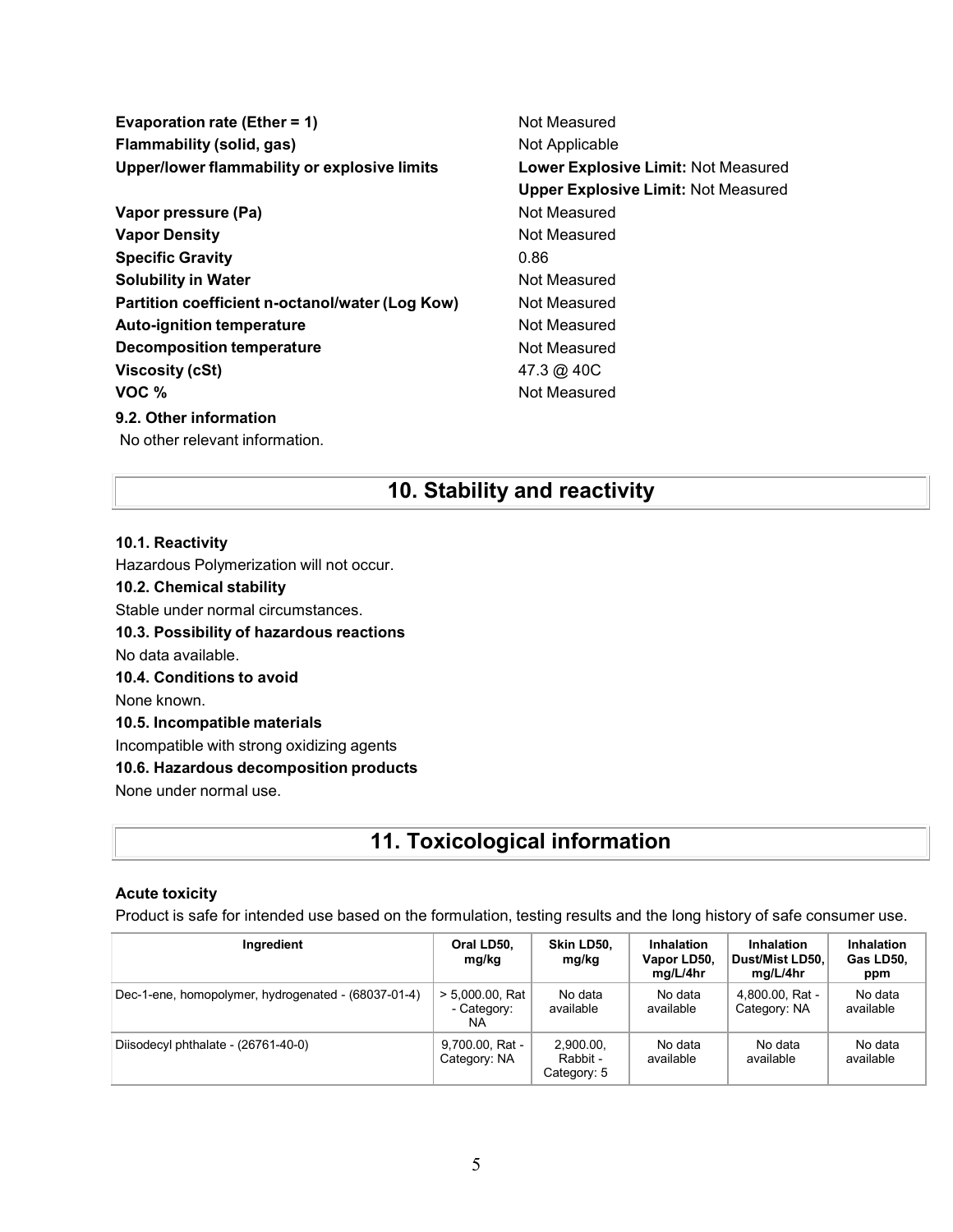| 1-Octene Homopolymer, Hydrogenated - (70693-43-5) | No data                       | No data                              | No data              | No data              | No data              |
|---------------------------------------------------|-------------------------------|--------------------------------------|----------------------|----------------------|----------------------|
|                                                   | available                     | available                            | available            | available            | available            |
| Phosphoric acid - (7664-38-2)                     | .530.00. Rat -<br>Category: 4 | 2.740.00.<br>Rabbit -<br>Category: 5 | No data<br>available | No data<br>available | No data<br>available |

Note: When no route specific LD50 data is available for an acute toxin, the converted acute toxicity point estimate was used in the calculation of the product's ATE (Acute Toxicity Estimate).

| <b>Classification</b>         | Category | <b>Hazard Description</b> |
|-------------------------------|----------|---------------------------|
| Acute toxicity (oral)         |          | Not Applicable            |
| Acute toxicity (dermal)       |          | Not Applicable            |
| Acute toxicity (inhalation)   | ---      | Not Applicable            |
| Skin corrosion/irritation     | ---      | Not Applicable            |
| Serious eye damage/irritation |          | Not Applicable            |
| Respiratory sensitization     |          | Not Applicable            |
| Skin sensitization            |          | Not Applicable            |
| Germ cell mutagenicity        |          | Not Applicable            |
| Carcinogenicity               |          | Not Applicable            |
| Reproductive toxicity         |          | Not Applicable            |
| STOT-single exposure          |          | Not Applicable            |
| STOT-repeated exposure        |          | Not Applicable            |
| Aspiration hazard             |          | Not Applicable            |

# **12. Ecological information**

### **12.1. Toxicity Aquatic Ecotoxicity**

| Ingredient                                          | 96 hr LC50 fish,<br>mg/l | 48 hr EC50 crustacea,<br>mq/l | ErC50 algae,<br>mg/l |
|-----------------------------------------------------|--------------------------|-------------------------------|----------------------|
| Dec-1-ene, homopolymer, hydrogenated - (68037-01-4) | Not Available            | Not Available                 | Not Available        |
| Diisodecyl phthalate - (26761-40-0)                 | Not Available            | Not Available                 | Not Available        |
| 1-Octene Homopolymer, Hydrogenated - (70693-43-5)   | Not Available            | Not Available                 | Not Available        |
| Phosphoric acid - (7664-38-2)                       | Not Available            | Not Available                 | Not Available        |

### **12.2. Persistence and degradability**

There is no data available on the preparation itself.

### **12.3. Bioaccumulative potential**

Not Measured

### **12.4. Mobility in soil**

No data available.

### **12.5. Results of PBT and vPvB assessment**

This product contains no PBT/vPvB chemicals.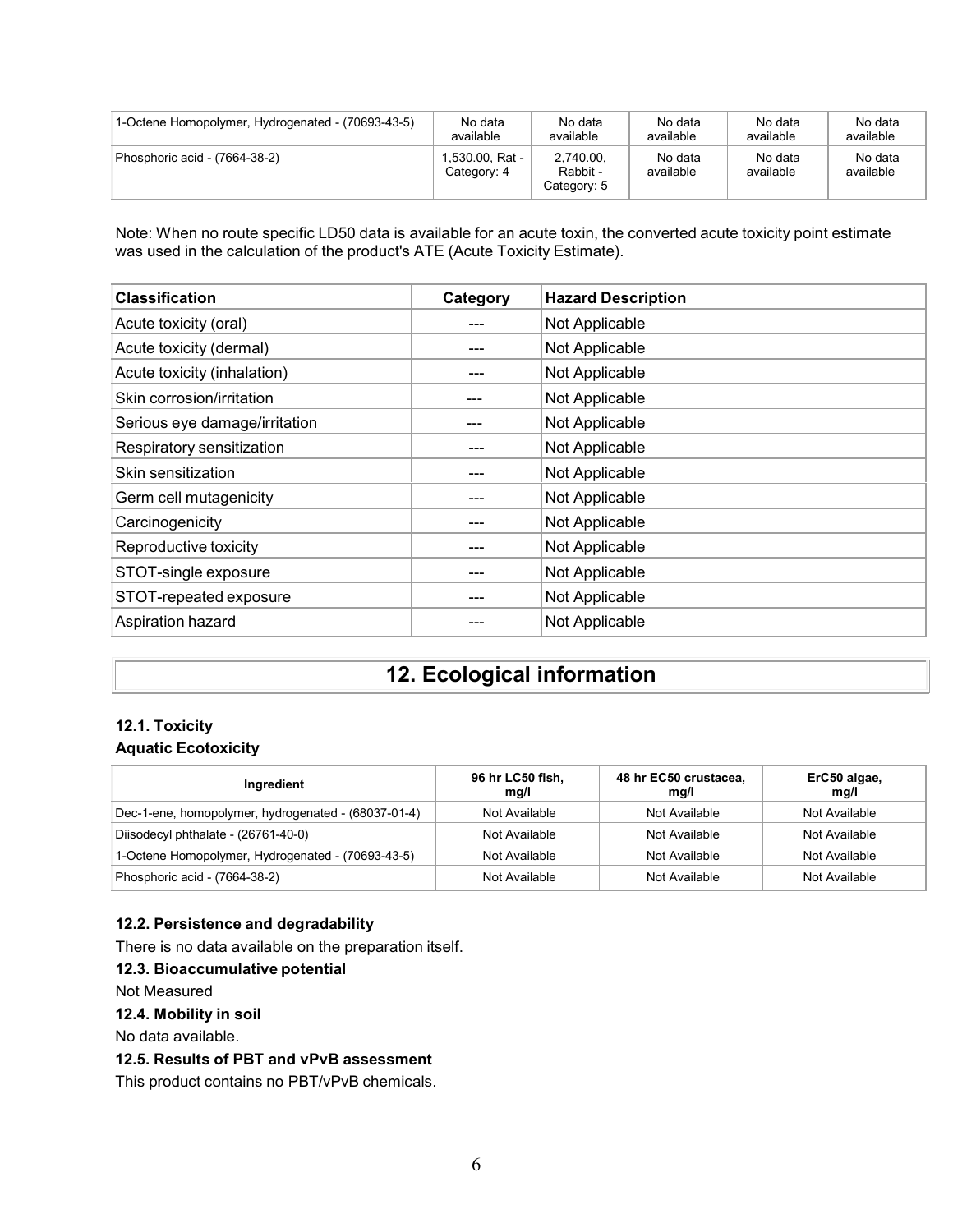### **12.6. Other adverse effects**

No data available.

# **13. Disposal considerations**

### **13.1. Waste treatment methods**

Observe all federal, state and local regulations when disposing of this substance.

| <b>14. Transport information</b>    |                                                              |                                                                 |                                  |
|-------------------------------------|--------------------------------------------------------------|-----------------------------------------------------------------|----------------------------------|
|                                     | <b>DOT (Domestic Surface)</b><br>Transportation)             | IMO / IMDG (Ocean<br>Transportation)                            | <b>ICAO/IATA</b>                 |
| 14.1. UN number                     | Not Applicable                                               | Not Regulated                                                   | Not Regulated                    |
| 14.2. UN proper shipping<br>name    | Not Regulated                                                | Not Regulated                                                   | Not Regulated                    |
| 14.3. Transport hazard<br>class(es) | <b>DOT Hazard Class: Not</b><br>Applicable<br>DOT Label: --- | <b>IMDG: Not Applicable</b><br><b>Sub Class: Not Applicable</b> | <b>Air Class: Not Applicable</b> |
| 14.4. Packing group                 | Not Applicable                                               | Not Applicable                                                  | Not Applicable                   |
| 14.5. Environmental hazards         |                                                              |                                                                 |                                  |
| <b>IMDG</b><br>Marine Pollutant: No |                                                              |                                                                 |                                  |
| 14.6. Special precautions for user  |                                                              |                                                                 |                                  |
|                                     | No further information                                       |                                                                 |                                  |

# **15. Regulatory information**

| <b>Regulatory Overview</b>                   | The regulatory data in Section 15 is not intended to be all-inclusive, only selected<br>regulations are represented. |  |  |
|----------------------------------------------|----------------------------------------------------------------------------------------------------------------------|--|--|
| Toxic Substance<br><b>Control Act (TSCA)</b> | All components of this material are either listed or exempt from listing on the TSCA<br>Inventory.                   |  |  |
| <b>WHMIS Classification</b>                  | Not Regulated                                                                                                        |  |  |
| US EPA Tier II Hazards                       | Fire: No                                                                                                             |  |  |
|                                              |                                                                                                                      |  |  |

**Sudden Release of Pressure:** No **Reactive:** No **Immediate (Acute):** No **Delayed (Chronic):** No

### **EPCRA 311/312 Chemicals and RQs (lbs):**

Phosphoric acid ( 5,000.00)

### **EPCRA 302 Extremely Hazardous :**

To the best of our knowledge, there are no chemicals at levels which require reporting under this statute.

### **EPCRA 313 Toxic Chemicals:**

To the best of our knowledge, there are no chemicals at levels which require reporting under this statute.

**Proposition 65 - Carcinogens (>0.0%):**